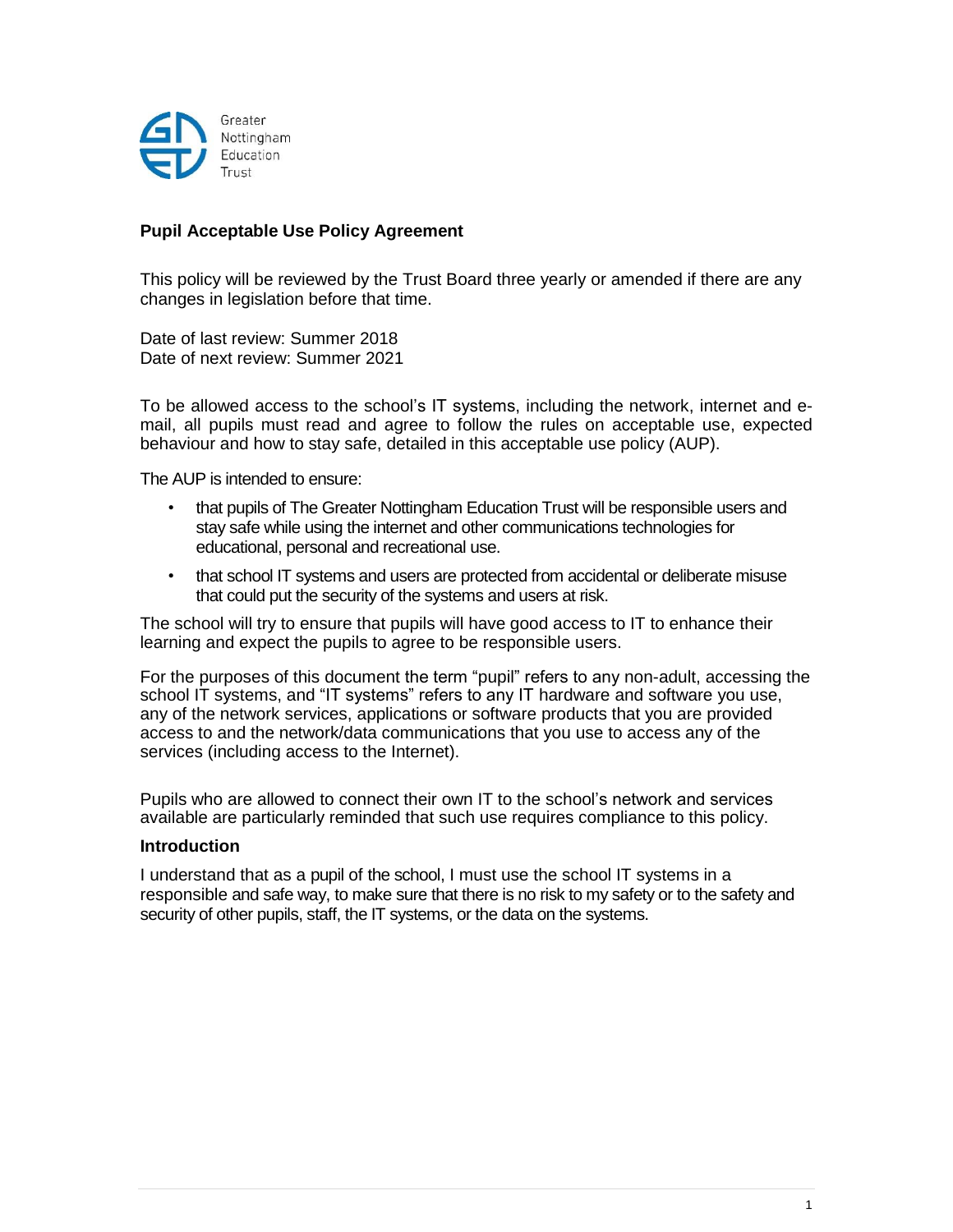## **For my own personal safety:**

- I understand that the school will monitor my use of the IT systems, email, internet, search engines and other digital communications. The school may examine, copy or delete any files, which I have on the IT systems.
- I will only use the school's IT systems under my own username and password.
- I will keep my username and password private and secure. I will not share it, make it available to other pupils, nor will I try to use any other person's username and password. If I think someone has obtained my password, I will inform a teacher immediately and change my password.
- I will be aware of "stranger danger", when I am communicating on-line and will ask a teacher or adult if I need help or advice.
- I will not disclose or share personal information about myself or others when on-line. This includes names, photographs, videos, phone number, address, location etc.
- If I arrange to meet people off-line that I have communicated with on-line, I will do so in a public place and take an adult with me.
- I will immediately report any unpleasant or inappropriate material or messages or anything that makes me feel uncomfortable when I see it on-line.

## **I understand that everyone has equal rights to use technology as a resource and:**

- I understand that the school IT systems are provided for educational use and that I will not use the systems for personal or recreational use unless I have permission to do so.
- I will not try (unless I have permission) to make large downloads or uploads that might take up internet capacity and prevent other users from being able to carry out their work.
- I will only use the school's printing facilities when I have permission from my teacher and I will check all work prior to printing.
- I will not use the school IT systems for on-line gaming, on-line gambling, internet shopping, subscribing to newsletters, file sharing, or video broadcasting (e.g. YouTube), unless I have permission of a member of staff to do so.

## **I will act as I expect others to act toward me:**

- I will respect others' work and property and will not access, copy, remove or otherwise alter any other user's files, without the owner's knowledge and permission.
- I will be polite and responsible when I communicate with others, I will not use strong, aggressive or inappropriate language and I appreciate that others may have different opinions.
- I will not take or distribute images (including videos and sound recordings) of anyone without their permission. Images of pupils or staff must only be taken, stored or used for school purposes in line with school rules and are not to be used or shared outside the school network without permission from the school.
- Image use and the required permissions also includes the use of social networking sites and applications.